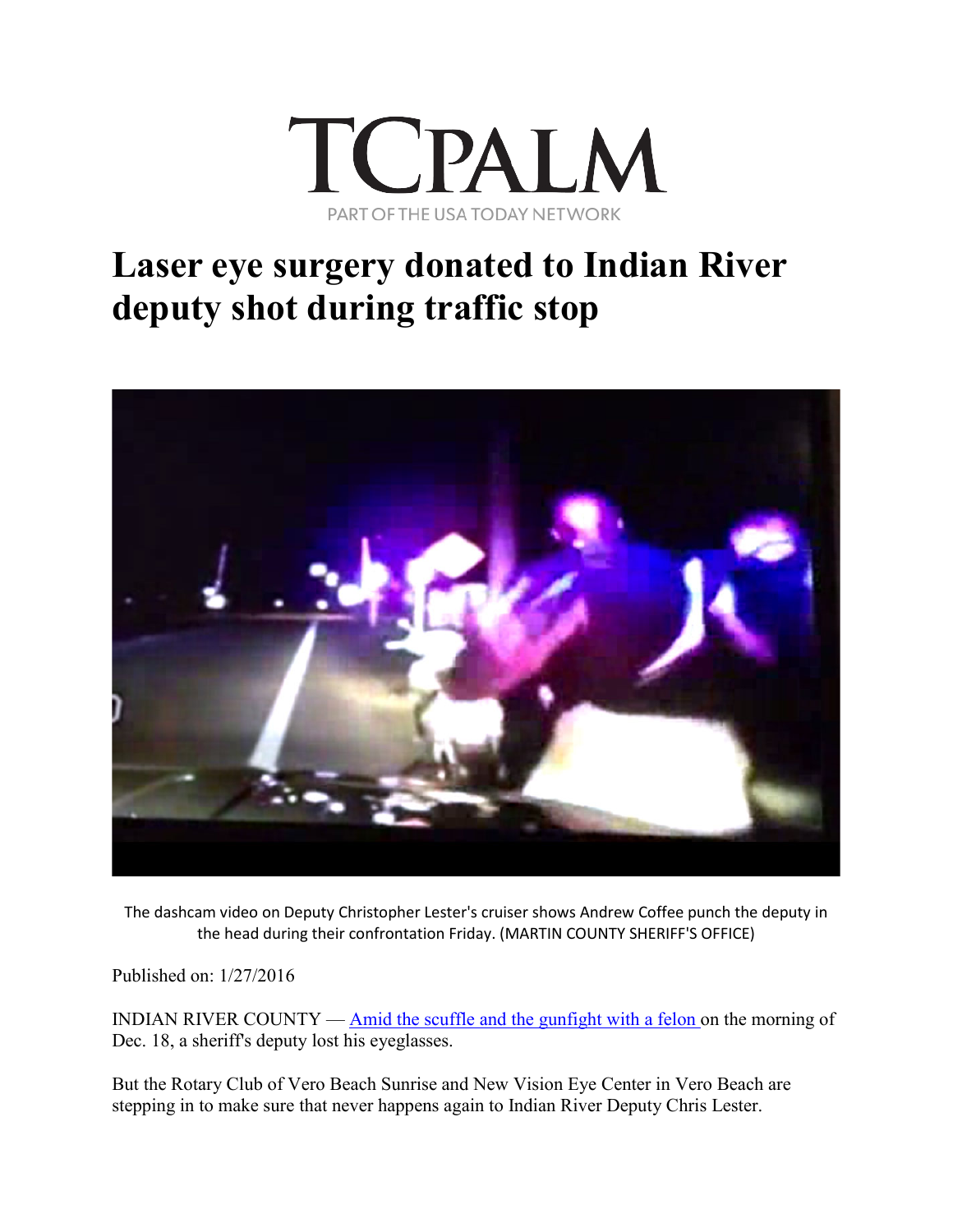The club offered a \$1,500 donation to pay for the facility fee for laser eye surgery for Lester, who was shot and wounded Dec. 18. Staff at New Vision returned the donation and said it will cover those expenses. New Vision's Dr. David O'Brien volunteered to perform the surgery without charge, said Carrie Ludicke, director of public relations at the Eye Center. His expenses would normally be \$2,500 for the surgery, she said. Total cost for the procedure normally runs \$4,000.

The club presented Lester with its award for First Responder of the Year at its Wednesday meeting. Lester briefly spoke at the meeting to thank the club and the eye center, Sheriff Deryl Loar, but could not comment to Treasure Coast Newspapers because he's involved in the shooting investigation.

"He said he was extremely humbled," Loar said.

Lester is expected to return to work next week after several weeks of medical leave, Loar said.

It had been nearly 30 years since an Indian River deputy had been shot and wounded in the line of duty. But it's also rare for a deputy to lose his glasses in an altercation at work, Loar said.

"It's usually not a big issue," Loar said. "Most of the younger deputies don't have glasses."

Law enforcement agencies require officers to have 20/20 vision, Loar said, but officers can achieve that with glasses or contact lenses. In his years of experience with the Sheriff's Office and the Florida Highway Patrol, Loar said he hasn't heard much about officers choosing to have laser surgery to help them on the job.

Sebastian Police Chief Michelle Morris also said there's been few to no issues with her officers losing glasses in the line of duty. Because of health privacy laws, law enforcement administration doesn't involve themselves with officers' decisions about improving their eyesight, she said.

Lester had made a traffic stop on Andrew Coffee Jr., who was on a scooter with no tags on 45th Street between Old Dixie Highway and U.S. 1. A dashboard camera video showed Lester directing Coffee to place his hands on the hood of his patrol car. After Coffee walked to the front of the patrol car, he swung his fist and struck Lester in the face, the video shows. As Lester fell, his glasses flew off.

Coffee pulled a gun from his waistband and began firing at the deputy, who fired back, sheriff's officials said. Lester was shot once in the leg, while Coffee was struck twice in the abdomen.

"It adds to the heroic nature of his actions" that Lester was able to fire back after he lost his glasses, Loar said.

Coffee spent five days at Lawnwood Regional Medical Center & Heart Institute in Fort Pierce, the Sheriff's Office said. He remains at the Indian River County Jail without bail. Coffee was